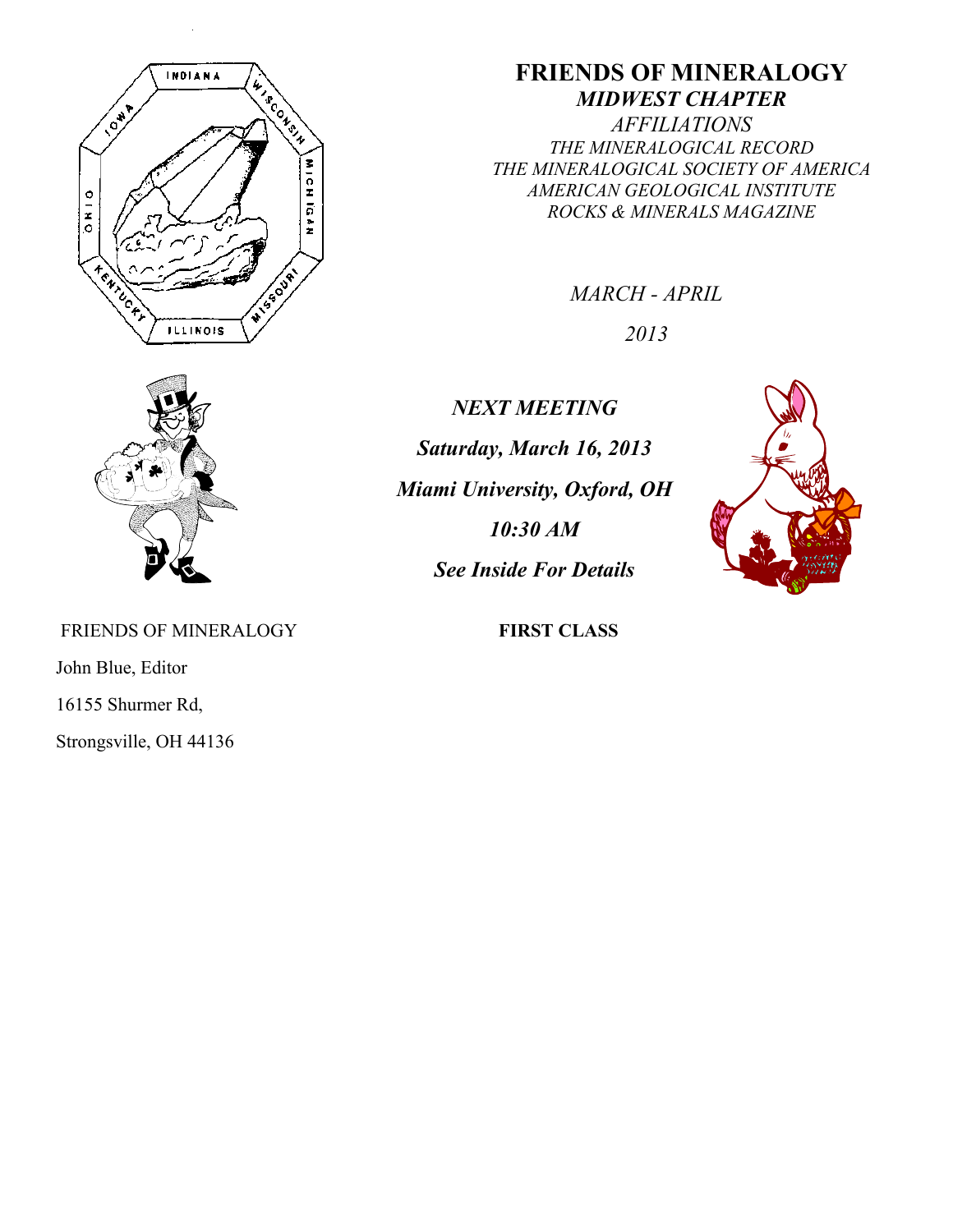# *FRIENDS OF MINERALOGY MIDWEST CHAPTER*

## **Vol XXVII No. 2 MARCH - APRIL 2013 PAGE 1**

#### **PUBLISHED BI-MONTHLY IN JANUARY, MARCH, MAY, JULY, SEPTEMBER & NOVEMBER COPY DEADLINE 15TH OF PREVIOUS MONTH**

#### **AFFILIATIONS AMERICAN GEOLOGICAL INSTITUTE THE MINERALOGICAL RECORD THE MINERALOGICAL SOCIETY OF AMERICA ROCKS & MINERAL MAGAZINE**

#### **OFFICERS 2013**

| <b>PRESIDENT</b>                       | Clyde Spencer, 1858 Robin Hood Dr, Fairborn, OH 45324<br>c spencer123@att.net                             | $(937) 878 - 9988$ |  |
|----------------------------------------|-----------------------------------------------------------------------------------------------------------|--------------------|--|
| <b>VICE PRES</b><br><b>PROGRAMS</b>    | Peggy Fisherkeller, 3445 Greern Hills Overlook, Indianapolis, IN 46222<br>pfisherkeller@indianamuseum.org | $(317)$ 924-2469   |  |
| <b>VICE PRES</b><br><b>FIELD TRIPS</b> | Reggie Rose, 4287Parkmead Dr, Grove City, OH 43123<br>$\frac{captaino(a)core.com}{}$                      | $(614)$ 875-2675   |  |
| <b>SECRETARY</b>                       | John Davis, 58300, Pear Rd, South Bend, IN 46619<br>Sumu95@hotmail.com                                    | $(574)$ 232-8823   |  |
| <b>TREASURER</b>                       | Jeff Spencer, 4948 Beachwood Dr, Cincinnati, OH 45244<br>ispencer@jsite.com                               | $(513)$ 248-0533   |  |
| <b>COMMITTEE CHAIRS</b>                |                                                                                                           |                    |  |
|                                        | FUND RAISING Paul Schwin, 38 W Washburn St, New London, OH 44851<br>rocknut $2$ @aol.com                  | $(419)$ 929-9074   |  |
| NEWSLETTER                             | John Blue, 16155 Shurmer Rd, Strongsville, OH 44136<br>jbluex1@netzero.net                                | (440) 238-4412     |  |

#### **PURPOSE**

**Friends of Mineralogy, Midwest, Inc, Midwest Chapter is organized to promote interest in and knowledge of mineralogy; to advance mineralogical education; to protect and preserve mineral specimens and promote conservation of mineral localities; to further cooperation between amateur and professional and encourage collection of minerals for educational value; and to support publications about mineralogy and about the programs of kindred organizations**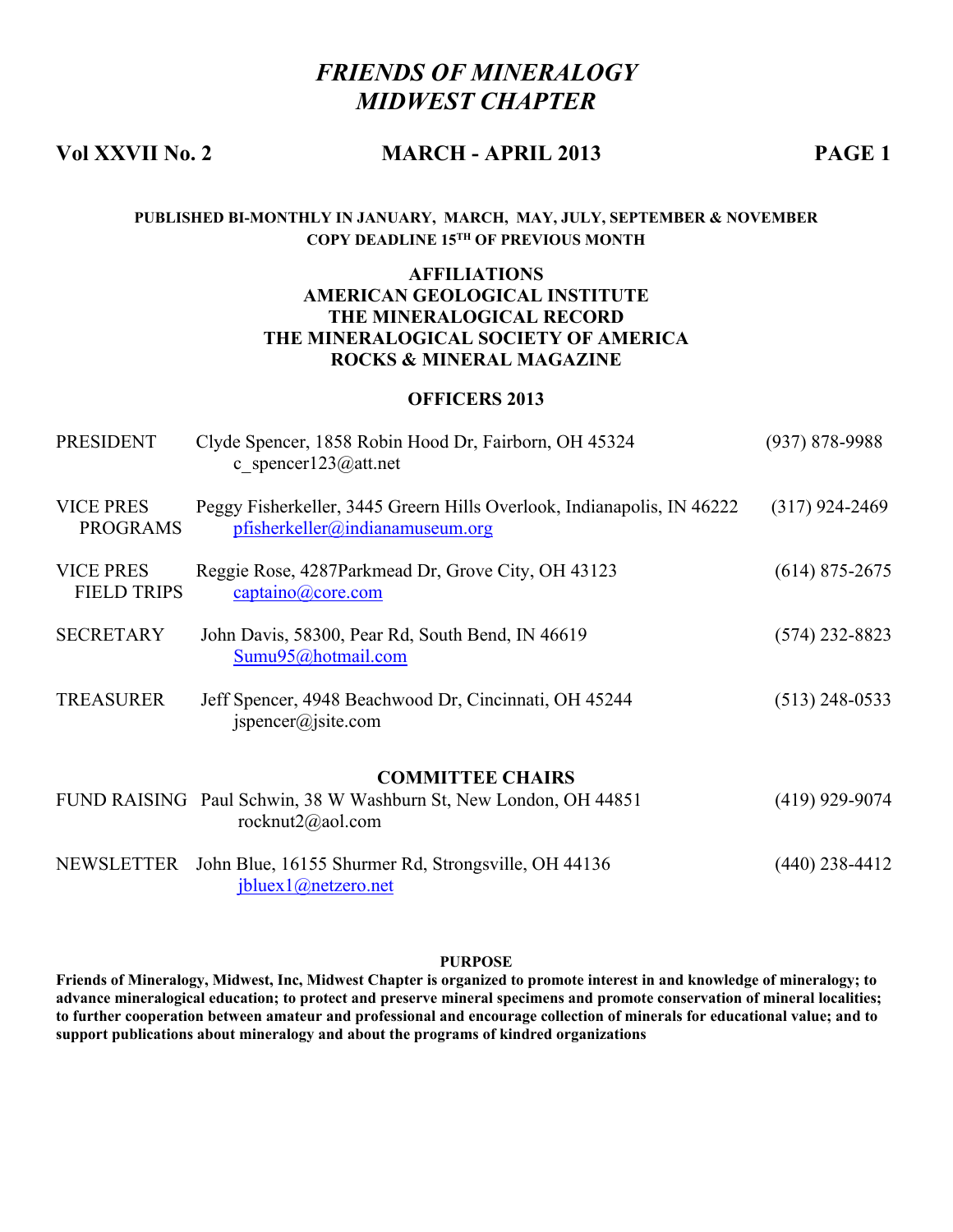## **NEXT MEETING**

We will hold a Friends of Mineralogy bi-monthly meeting, March 16th (Saturday), at Miami University in Room 10, Shideler Hall (downstairs), 250 S. Patterson Ave., Oxford, Ohio. For information about the campus contact John Rakovan, Rakovajf@muohio.edu, or call 513-529-3245, or go to Miami's webpage at http://www.miami.muohio.edu/about-miami/visiting-miami/index.html . On weekends, parking is not restricted and free around campus. The Cook Field parking lot, located at the corner of Patterson Ave. (Rt. 27) and Rt. 73 is just across the street from Shideler Hall, and it is recommended. The Limper Geology Museum and selected laboratories will be open for viewing. You can bring a bag lunch, or if you prefer to eat out, the following link has a list of places to eat in town, http://www.miami.muohio.edu/about-miami/visiting-miami/restaurants.html

This meeting will be a mini-symposium with speakers on topics of interest to mineral collectors. The tentative itinerary (subject to minor changes) is as follows:

| $10:00 - 12:30$ AM         | Museum and Labs open for visitation                                        |
|----------------------------|----------------------------------------------------------------------------|
| $10:30 - 11:30$ AM         | John Rakovan: Mineral Collecting in Poland                                 |
| $11:30 - 12:30$ AM         | Lunch break (Museum and Labs open)                                         |
| $12:30 - 01:30 \text{ PM}$ | Terry Huizing: Second Mindat Conference, Morroco                           |
| $01:30 - 02:30 \text{ PM}$ | Tom Bolka: Tucson recap (subject to change; possible substitution/addition |
|                            | of student presentation(s) as practice for Rochester)                      |
| $02:30 - 03:00 \text{ PM}$ | FM business meeting; report on National meetings in Tucson                 |
|                            |                                                                            |

### **MINUTES OF JANUARY FoM MEETING**

Minutes from FoM meeting held 1/12/13 at the Indiana State Museum in Indianapolis Meeting was chaired by incoming President Clyde Spencer. Officers present were: Clyde Spencer, President ; Peggy Fisherkeller, Vice President - Programs; Reggie Rose: Vice President - Field Trips; Nelson Shaffer - Treasurer; and John Davis - Secretary. 11 people were in attendance.

The meeting opened with everyone introducing themselves. Followed by the Treasurers report; the balance in the account currently is \$1,962.41. Nelson Shaffer announced concerns with the credit union being hard to deal with. He would like to resign his Treasurers position ASAP.

Clyde Spencer opened up discussion on ways to improve club membership and membership activity. The discussion was dominated by collector's personal conduct in the field and our booth at the Tucson Mineral Show. At which, Nelson Shaffer has asked for volunteers to help with manning the booth during the main show in February. We need to have 2 people in the booth all times. If you are going to be there and can volunteer time, Nelson can be contacted on his cell phone at (812) 360-0386 for scheduling. There was much discussion about collector field conduct. It is getting harder everyday to find premium spots to collect and poor conduct doesn't help at all.

Reggie Rose is asking for everyone to become involved in trying to find places for us to collect. If you have any contacts, or know someone who might have contacts with collecting areas, please contact Reggie for follow ups. Discussion on the Indianapolis Hanson quarry came up and Clyde will take it on himself to work on getting our club back in for a field trip.

Peggy Fisherkeller, as the previous Treasurer, has agreed to audit the club check book before Nelson leaves office. Peggy also stated she would like to have her resignation become effective immediately.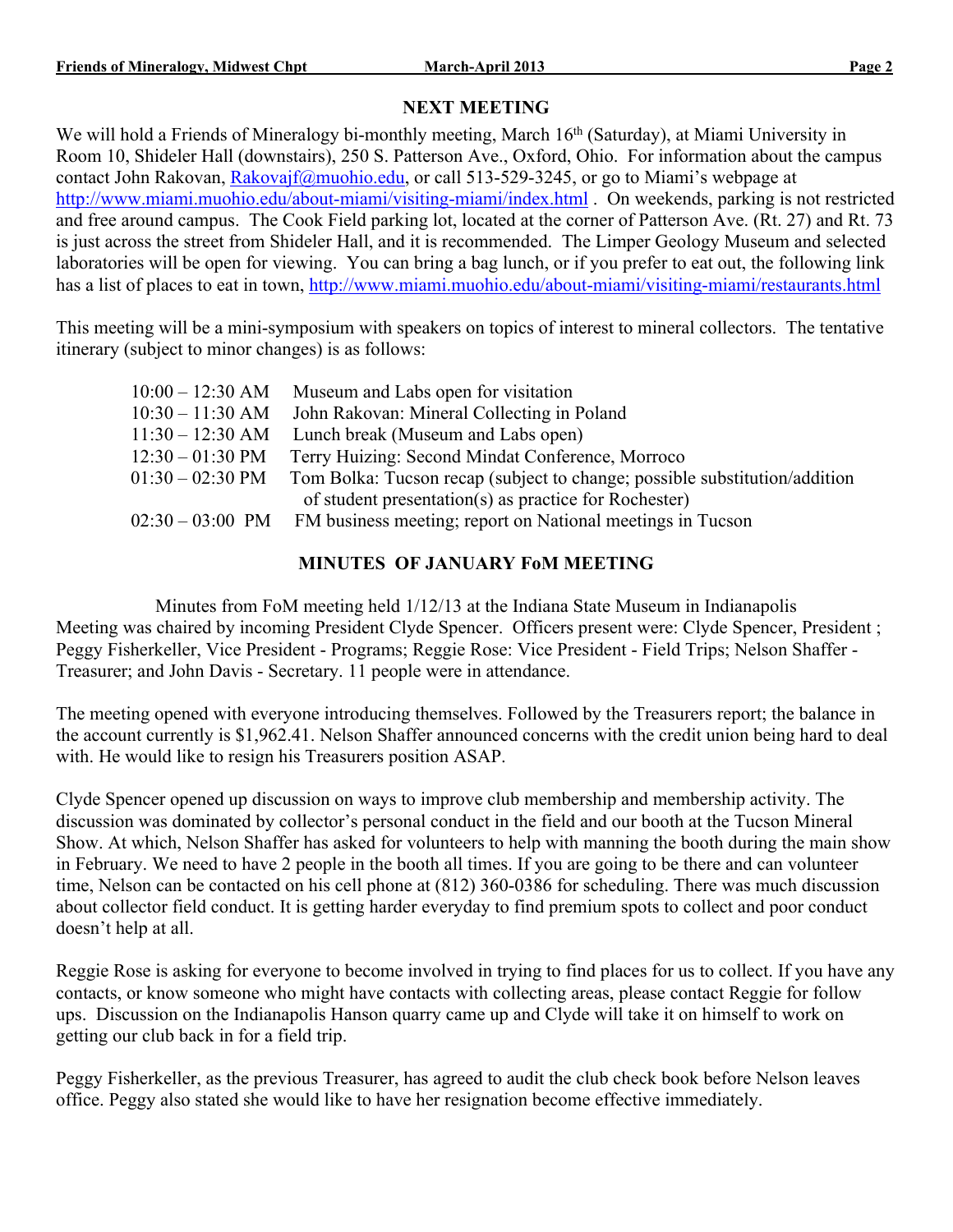Minutes of January Meeting (Cont'd)

Reggie is trying to work on updating the contact list. But it needs to be known, we have many members with inaccurate emails. It is the member's responsibility to make sure that Nelson and Reggie have the correct information.

Nelson showed an FM banner that was donated by Bob Harmon and commented on Bob's commitment and service to the club.

A vote was taken on the club providing a \$250 per diem for Clyde Spencer and Nelson Shaffer as our representatives to the National FoM Meeting at the Tucson Mineral show. Nelson Shaffer: John Davis made the motion to give the per diem and Peggy Fisherkeller, seconded it. Unanimous vote to approve.; Shaffer abstained from voting. For Clyde Spencer: Reggie Rose made the motion to give per diem and John Davis, seconded it. Unanimous vote to approve; Spencer abstained from voting.

Following these votes, Clyde called to adjourn and Peggy gave a fabulous back room tour of the prep area and storage areas of fossils and minerals not seen by the average visitors. I personally want to thank Peggy for this rare opportunity. It truly added the wow factor to our visit

Respectfully submitted, John Davis, Secretary

## **PRESIDENT'S MESSAGE**

# **Barriers to Field Collecting – Part 1**

### **Clyde Spencer**

I'd like to talk about concerns I have that affect our ability to collect minerals. There are many legal and social changes that have taken place during my lifetime that negatively impact those in the vocation and avocation of mineralogy.

Because the US is a notoriously litigious country, some of the restrictions are related to liability concerns by property owners. When I was a young man living in California, there were numerous abandoned gold mines in the Mother Lode, and even mercury mines in the San Francisco Bay Area (San Jose). Most of them hadn't been worked since at least the Great Depression, or longer. There was no interest in them, and no interest in discouraging anyone from poking around the dumps. In 1979, the price of gold hit an all time high and there was suddenly interest in the old gold mines. However, probably more importantly, during the '70s and '80s, people began buying patented mining claims to build homes. Along with the homes came No Trespassing signs. Similarly, when I lived in Vermont in the late '60s, it was rare to encounter a No Trespassing sign; when I took a short trip to Vermont last Summer, I encountered them frequently.

Also, sometime during the '80s, Vermont banned gold dredging. An area I used to visit frequently to pan and sometimes dredge for gold now has signs banning even using a sluice box. Recently, the California legislature refused to fund the Department of Fish and Game to issue dredging permits, effectively banning an activity that has been ongoing without problems since the 1950s! Had that been the situation when I was doing field work for my thesis, it would have been a serious impediment to acquiring rare platinum group minerals for study. About eight years ago, I ran into some problems in the Whiskeytown National Recreation Area in Northern California, where a friend and I accidentally found ourselves while stopped at a roadside picnic area. The nearby reservoir was created by the Army Corps of Engineers, but is administered by the National Park Service. The NPS is managing the recreation area as though it were a park and had instituted unposted permit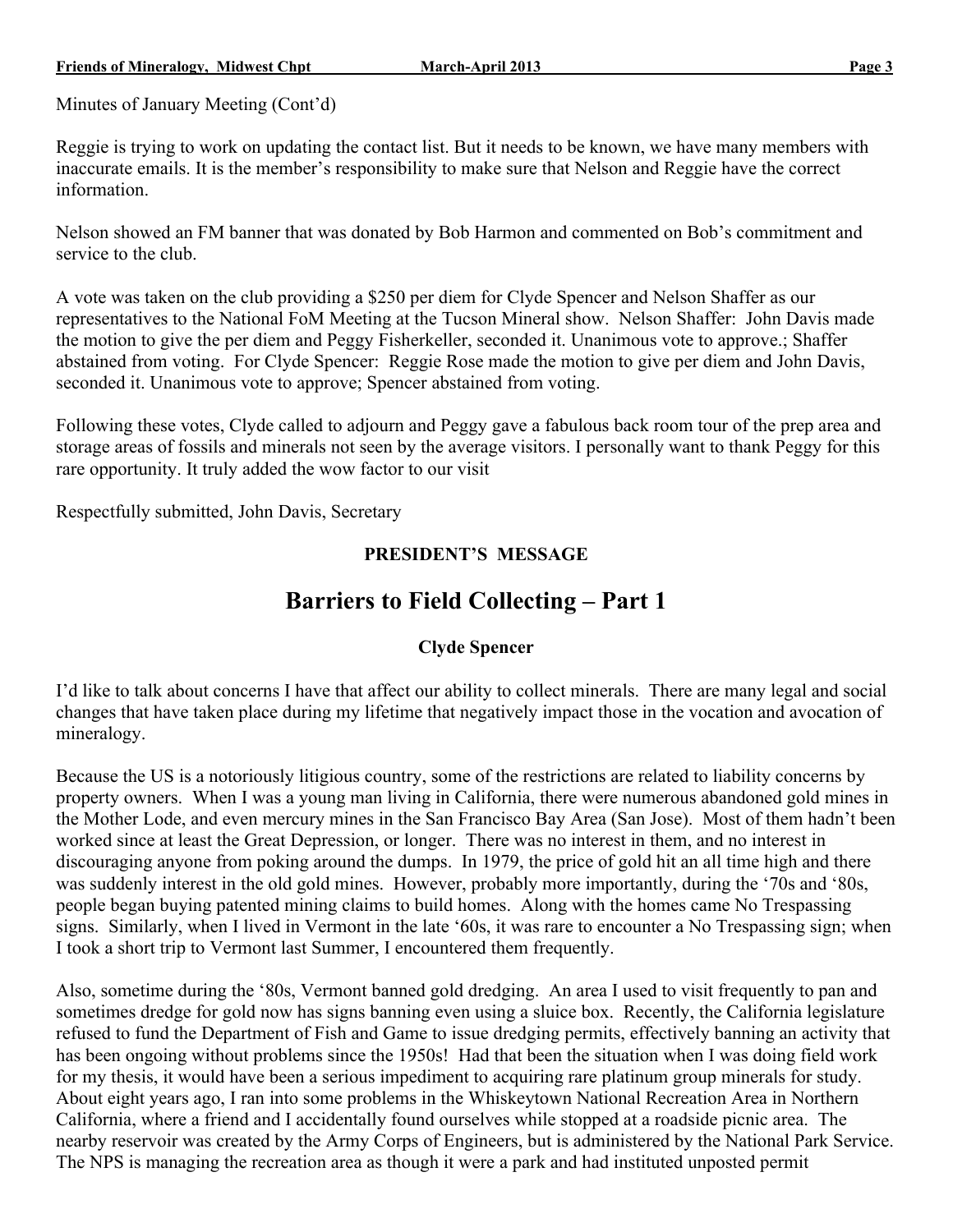President's Message (Cont'd)

regulations for gold panning that effectively make it improbable that anyone can actually find any gold. I was asked by the rangers if I would pan for gold in Yosemite or Yellowstone. I was sorely tempted to say, "No, there isn't any gold there;" however, I bit my lip out of concern that my friend's gear would be confiscated.

Along similar lines, there are many former mining districts throughout the west that have been incorporated into designated Wilderness Areas, and roads leading into them have either been gated or bulldozed shut. A Wilderness Area is supposed to be an area that is unique and has not been altered by the Hand of Man. Instead, it seems that Congress thinks that virginity, once lost, can be claimed if the evidence is hidden. Further, the Bureau of Land Management (BLM) has instituted permit areas where one has to pack out anything and everything you bring in on foot. Yet, refuse left behind by mining operations during the Great Depression and earlier are protected historical artifacts.

There have been continuing skirmishes between the BLM, concerned about 'asbestos,' and those who want to use the Clear Creek Management Area (San Benito Co., CA) for recreation. It is the type locality for the state gemstone, benitoite, and hosts many unusual minerals. I should note that neither I or nor anyone I know who has been visiting Clear Creek for over 45 years have contracted mesothelioma nor even asbestosis. (http://www.mesothel.com/asbestos-cancer/exposure/environmental/clear\_creek.htm). Might the terms "toxic," "lethal," and "deadly" be exaggerated? I see the proper role of government as being advisory, not supervisory or patronizing.

Another problem that I'm aware of, particularly for Colorado and South Dakota, are the actions of the U.S. Forest Service closing perfectly serviceable, durable roads to vehicular traffic. These roads have been open to the public for decades and provide access to many abandoned mines and quarries. The locals are sufficiently displeased with this posting that some of them routinely tear the signs down when they find them. In any event, the closing of roads makes it problematic for many of the elderly to get into collecting sites carrying heavy tools, let alone get back out with their prized specimens. In case you haven't noticed, the age of the average mineral collector is increasing. Since advanced courses in mineralogy and ore microscopy are becoming rare in the university curricula, I suspect that the average age of professional mineralogists is also increasing steadily. After all, 10,000 Baby Boomers are now retiring daily for the next 20 years!

Speaking of roads, road-cuts have been a staple of geology classes for decades both for examining crosssections of structure and as an opportunity to collect fresh rocks and minerals. I noticed, when I was in Bancroft (ON) three years ago, one of the classic road-cuts was fenced and posted against collecting. Recently, the state of Indiana started making noise about how it was dangerous and illegal to collect in road-cuts. Considering that crushed rock from a quarry in this area goes for about \$10 per ton, if someone hauls off 20 pounds of mineral specimens from a road-cut they are depriving the state of a potential sale of about 10 cents worth of aggregate. I suppose it could be considered petty theft, but it is hardly worth tax dollars to prosecute someone. But, the bigger picture would dictate consideration of the educational and recreational value of minerals that would otherwise not be available to collectors; and, it should really belong to the tax payers, not the department of transportation. Fortunately, the state apparently decided that it was making a mountain out of a road-cut and decided to back off on the threats of prosecution – for now.

A few years ago, OSHA tightened up on safety regulations and, among other things, required professional miners to complete safety training, including annual refresher courses. Unfortunately, despite a specific exemption in the regulations for "scientific workers," and "visitors," many quarry operators in Ohio and elsewhere are asking for evidence of the annual miner refresher course before allowing collectors into their operations. I don't know whether the quarry operators simply haven't read the regulations carefully, or if they are motivated by the intent to make it more difficult for collectors to gain access by raising the bar for entrance.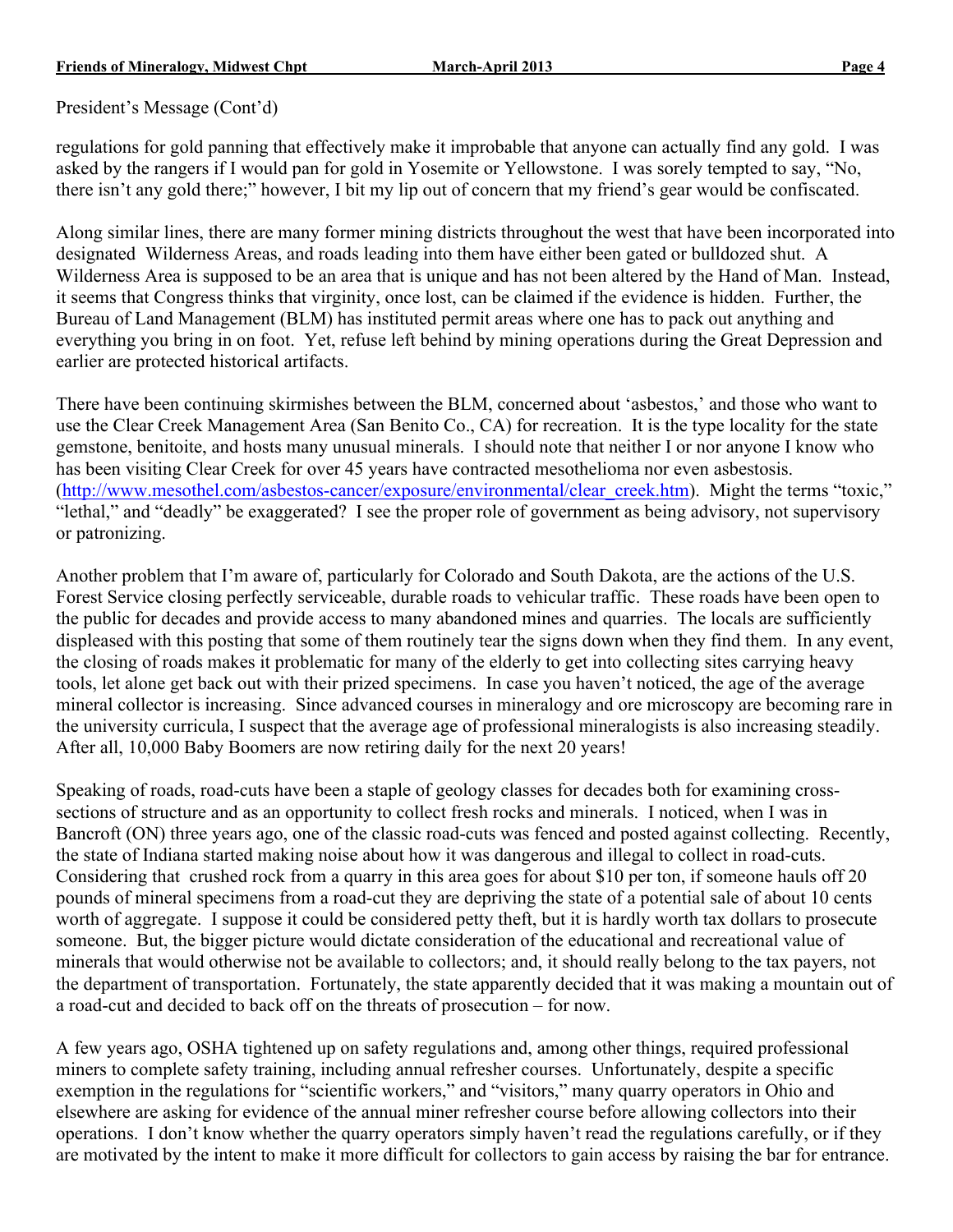President's Message (Cont'd)

Clearly, the curriculum, which among other things instructs one on how to store flammables properly and how to climb scaffolding, is not appropriate for visitors who should not be going near such things. In any event, the requirement probably falls more heavily on geology students and their professors since the annual training requires the commitment of 8 hours of attendance at the annual refresher training. While the state of Ohio currently provides free training, there are some who charge for the training, further elevating the bar for entrance to quarries that require the MSHA refresher training certificate.

Concerns about the White Nose Syndrome (WNS) affecting hibernating bats is a new barrier – literally! Many abandoned mines have been closed to access by humans out of concern for infecting the bats. Interestingly, it seems no one has asked the question "Where did the bats hibernate before the man-made mines were abandoned?" Might it be that with the bats necessarily more widely dispersed in the past they were less susceptible to pandemics? If so, then the actions of excluding humans from mines and allowing bats entrance may be exacerbating the WNS problem. One of my favorite quotations is, "The road to Hell is paved with good intentions – and striped with stupidity."

The problems that I've outlined above are not unique to the United States. If you haven't already had the opportunity to read the excellent missive by Stephen Moreton, (http://www.mindat.org/article.php/1379/Defending+the+freedom+to+collect+minerals) I strongly encourage you to do so. He has given considerable thought to the problems he has encountered and has good answers for those who would restrict things even more.

Fundamentally, liability concerns, bureaucratic restrictions by those with little acquaintance with geology, and environmental concerns have conspired to make it more difficult to engage in field collecting. In the next newsletter, I'll propose some things that the mineral-collecting community – particularly Friends of Mineralogy – might do to remove or at least reduce the barriers I've talked about above. If you have any suggestions along this line, please send them to me. I'll be glad to give you credit if I list them, if you so desire.

### **MINE SAFETY TRAINING**

Many collecting sites now require MSHA Training for entry. Here are sessions currently scheduled:

In Dayton, Ohio:

DAYTON GERMAN CLUB 1400 EAST 5 ST DAYTON, OH 45402 DATE : Tuesday MARCH 12 2013 START TIME: 9:00 AM COFFEE ON AT 8:30AM To sign up for this course: contact Alex at 937-409-4157

In Columbus, Ohio:

The MSHA Part 46 training session for CRMS, OESTA and other affiliated chapters is scheduled as follows:

Date: Friday, April 19, 2013 Site: ODNR